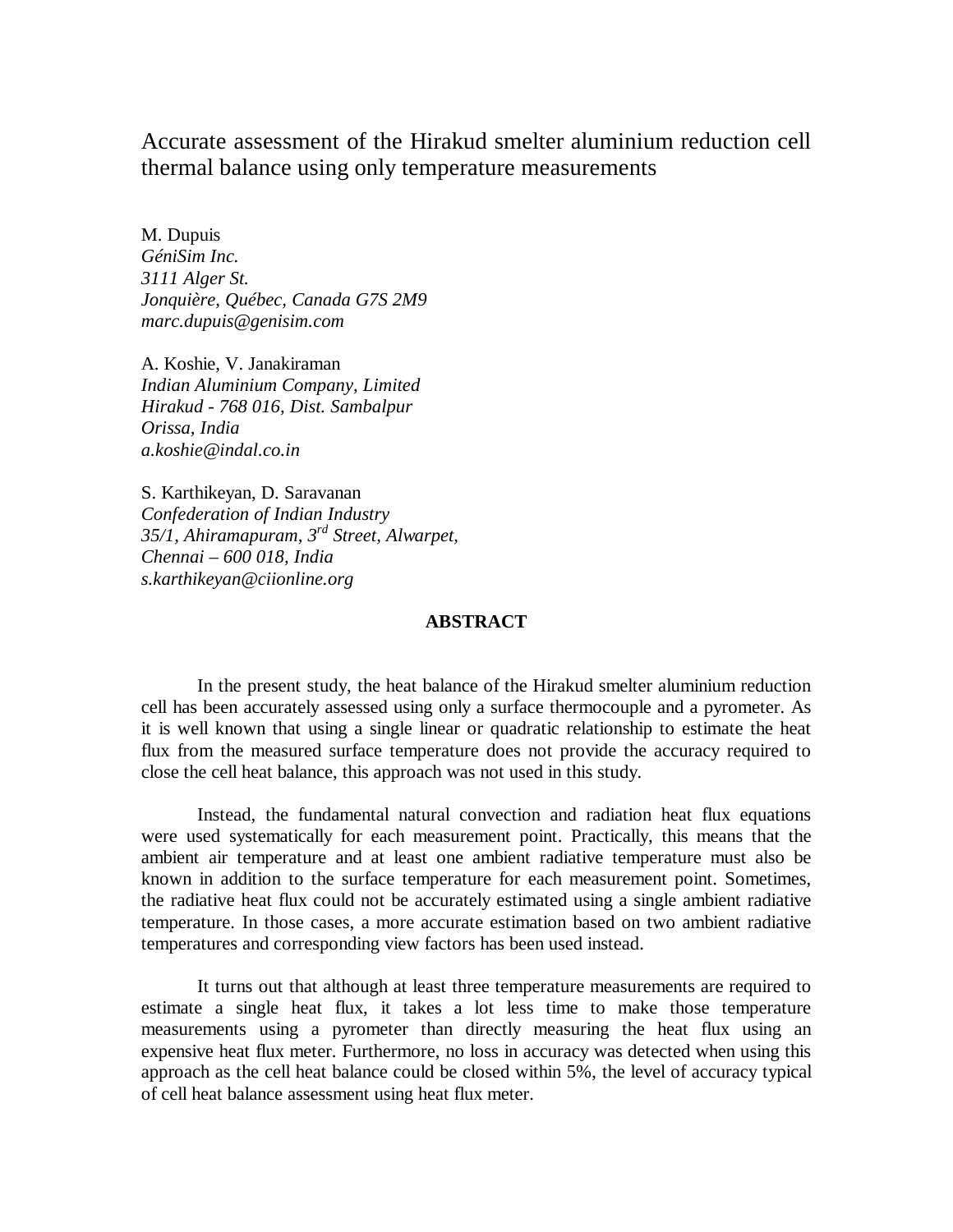## **INTRODUCTION**

In his paper "Pot Heat Balance Fundamentals", Bruggeman [1] wrote as introduction: "The heat balance is not only a focal point for the economics of production, but also for the science of aluminum production". He also added: "By the end of the 1960's, correlation and simple mathematical models harnessing the power of early computers were available to improve cell design. Since then, both measurement methods and models have advanced further to the point where, new designs are not considered without rigorous testing and screening using these sophisticated tools".

So obviously, the first priorities of the Hirakud smelter cell retrofit program has been to measure the cell heat balance and to develop reliable mathematical models. The present paper focuses on the work done to assess the thermal balance of the cell.

#### **THE CELL HEAT BALANCE**

The concept of the cell heat balance is quite simple. Of the total electrical power fed to the cell, less than half is actually used to produce aluminium. The remaining part must be dissipated as heat losses by the cell in order for it to maintain its thermal equilibrium. Experimentally, a cell voltage break down is required in order to calculate the cell internal heat i.e. the heat that the cell needs to dissipate to maintain its thermal equilibrium. In turn, this can be experimentally confirmed by directly measuring the cell heat losses. If the cell heat losses correspond to the calculated cell internal heat, those measurements can be used with confidence in order to calibrate the mathematical models of the cell.

### **HEAT LOSSES MEASUREMENT METHODS**

In general, cells loose heat by natural convection and by radiation. The equations that describe the physics of those two heat transfer mechanisms are well known. In the early cell heat balance measurement campaigns, those equations were indirectly used to compute the heat fluxes on the different cell surfaces and hence to compute the total cell heat losses [2]. They were only used indirectly probably because of the limitation of the computing power at that time: the fundamental equations were used to correlate the different cell surface temperatures to the heat fluxes (see Figure 1 extracted from [2]). Those correlations were established in preparation for the actual field measurement campaign in order to reduce it to the measurement of the cell surface temperatures only. This approach turned out not to produce very accurate results.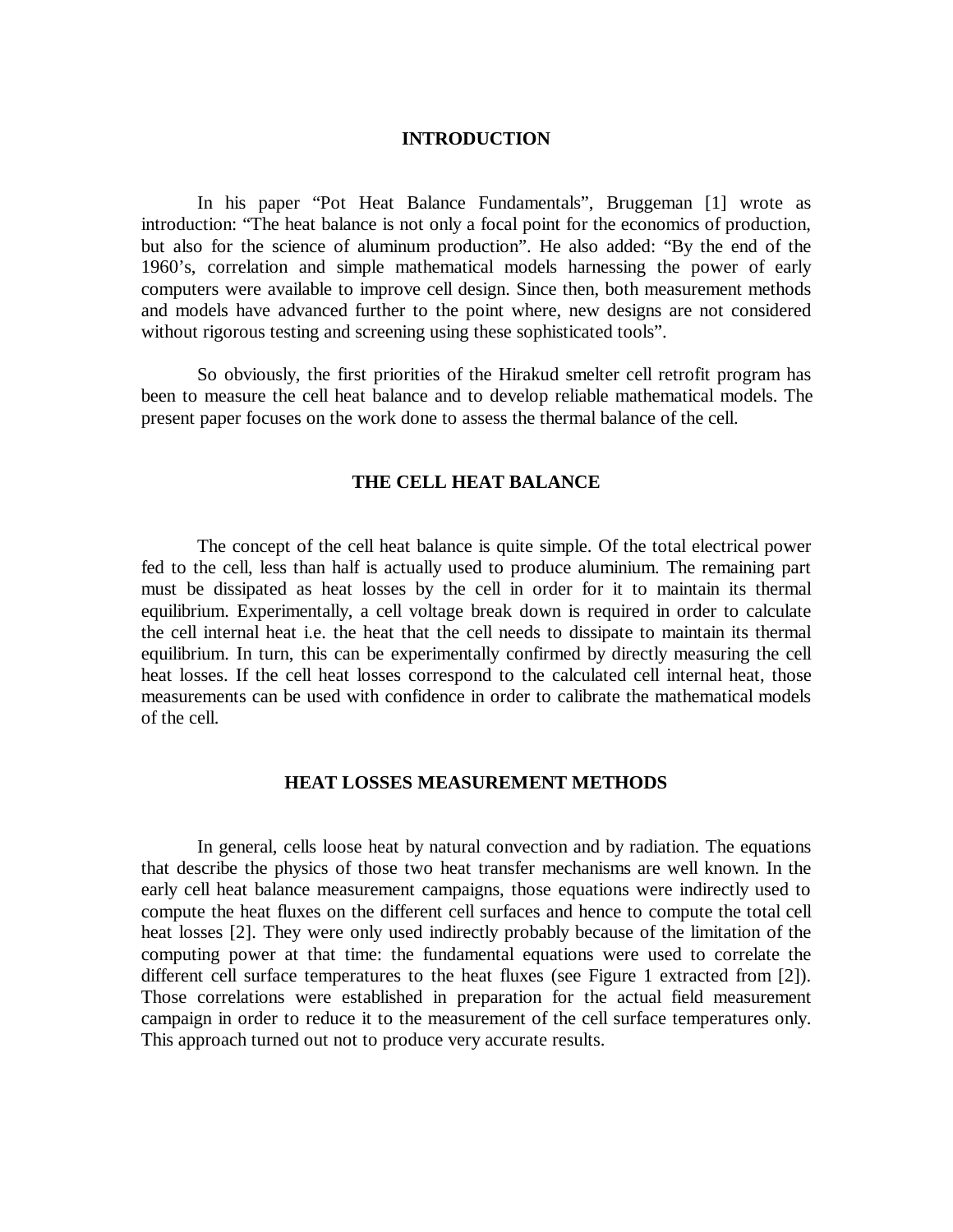

Figure 1: Relation between surface temperature and heat dispersion (Fig 6 in [2])

Very recently [3], those same fundamental equations have been presented again as background theoretical knowledge, but the authors carefully specified that: "Due to geometry and other conditions of an electrolysis cell, (those) equations cannot be used directly for (calculating) the heat flow from shell wall to air".

In [1], Bruggeman clearly expressed the current conventional wisdom of the industry by specifying that heat flux transducer must be used to carry out cell heat loss measurement campaigns. He even pointed out that: "Haupin developed a heat flux transducer especially for pot measurements". Apart from Alcoa, most of the rest of the industry is rather using commercially available heat flux transducers (see Figure 2).



Figure 2: Commercially available heat flux transducers (www.kyoto-kem.com)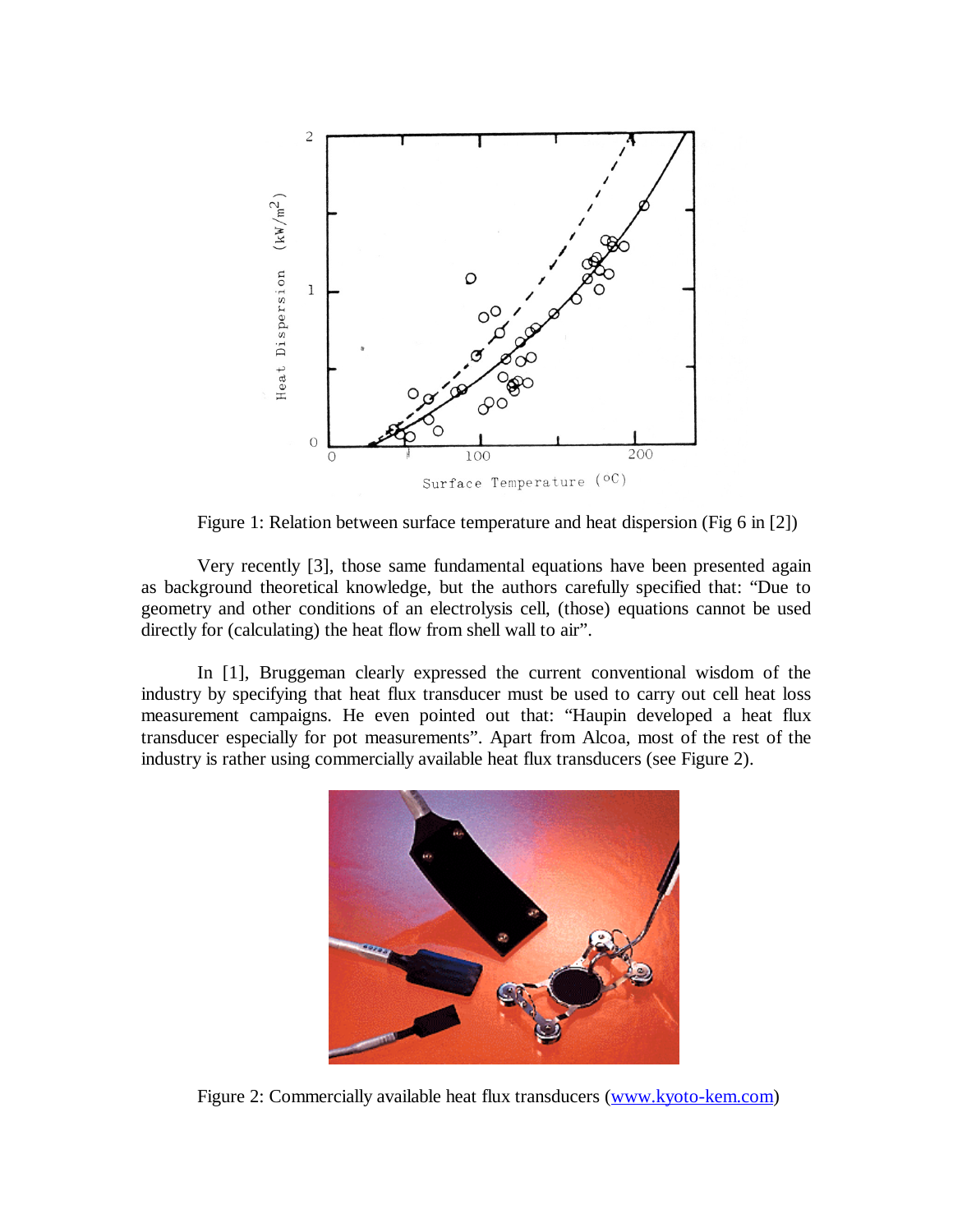Unfortunately, commercially available heat flux transducers are fairly expensive and relatively fragile. They are also characterized by a fairly long response time of around 10 minutes. This means that cell heat balance measurement campaigns using heat flux transducers are fairly long and expensive to carry out. For that reason, the challenge posed to the authors was to find an accurate way to assess the Hirakud cell thermal balance using only temperature measurements.

## **FUDAMENTAL HEAT FLUX EQUATIONS**

The general form of the heat transfer equations have been published multiple times, references [2,3] being two examples. But as the natural convection heat loss equations are semi-empirical, there exact form varie from author to author. In the present work, we used the following equations to compute the heat fluxes [4]:

$$
q_{tot}(W/m^2) = q_c + q_r \tag{1}
$$

$$
q_c(W/m^2) = Nu \cdot \frac{k}{L} \cdot (T_s - T_A)
$$
\n<sup>(2)</sup>

$$
q_r(W/m^2) = \varepsilon \sigma \left( (T_s + 273)^4 - (T_o + 273)^4 \right)
$$
 (3)

For vertical surfaces, we have:

 $\overline{11}$ 

$$
Nu = 0.59 Ra^{\frac{1}{4}}, \text{ for } 10^4 \leq Ra \leq 10^9 \tag{4}
$$

$$
Nu = 0.105Ra^{\frac{1}{3}}, \text{ for } 10^9 \le Ra \le 10^{12} \tag{5}
$$

For horizontal surfaces facing up we have:

$$
Nu = 0.54 Ra^{\frac{1}{4}}, \text{ for } 10^5 \le Ra \le 2 \times 10^7 \tag{6}
$$

$$
Nu = 0.141Ra^{\frac{1}{3}}, \text{ for } 10^7 \le Ra \le 10^{11} \tag{7}
$$

And finally, for horizontal surfaces facing down we have:

$$
Nu = 0.27 Ra^{\frac{1}{4}}, \text{ for } 3 \times 10^5 \leq Ra \leq 3 \times 10^{10}
$$
 (8)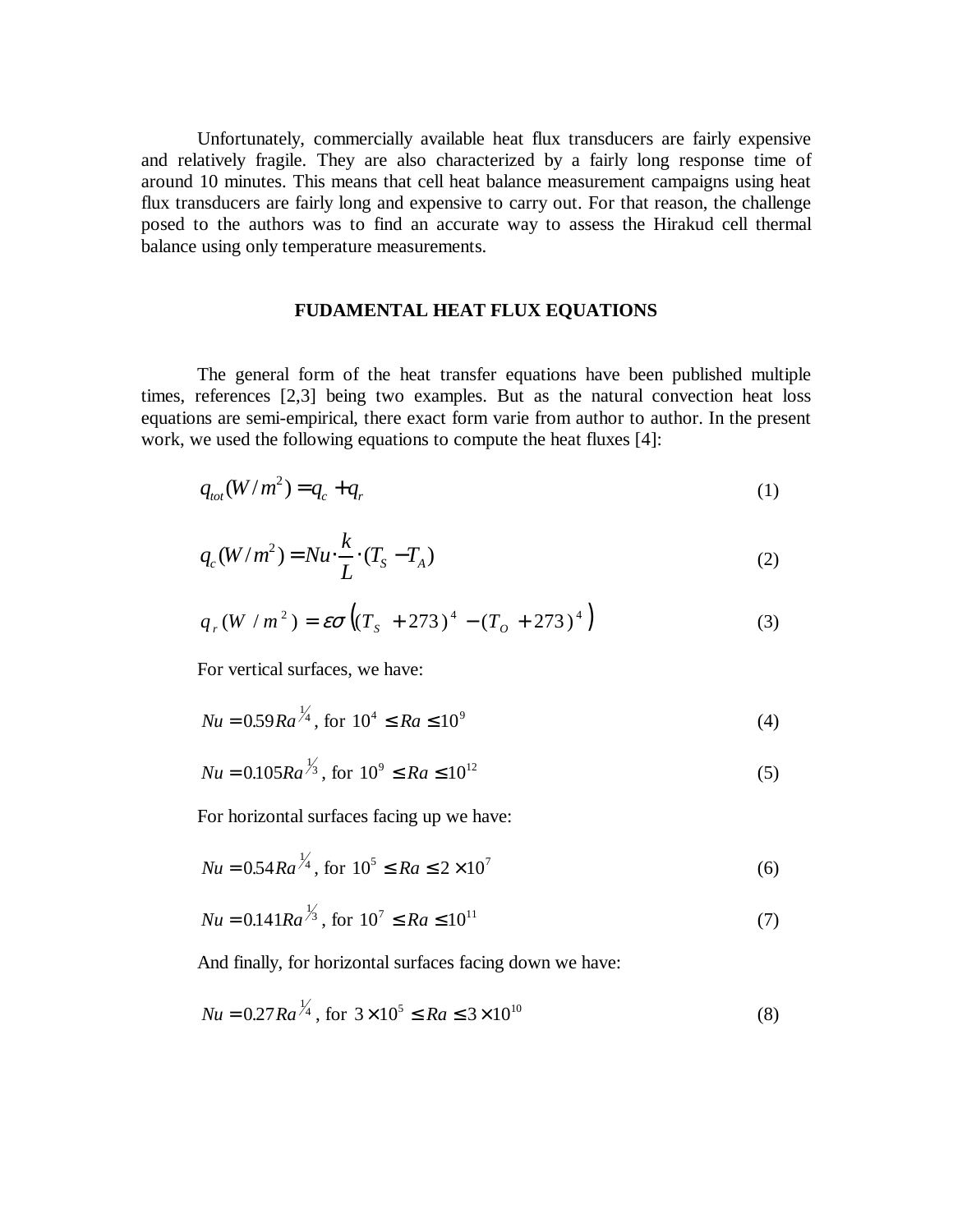Where:

$$
Ra = \frac{g\beta L^3 (T_s - T_A)}{v^2} \cdot \text{Pr}
$$
 (9)

In order to be able to evaluate equations (2) and (9), we need to know the value of k,  $\nu$  and  $P_r$  at  $T_f$ , the air film temperature:

$$
T_f = \frac{\left(T_s + T_A\right)}{2} \tag{10}
$$

Those air properties are presented in Table 1 [4]:

## Table 1

Property values of air at atmospheric pressure

| T (°C) | k (W/m $\degree$ C) | $v$ (m2/s) | Pr         |
|--------|---------------------|------------|------------|
| 27     | 0.02624             | 1.5680E-05 | 0.70757863 |
| 77     | 0.03003             | 2.0760E-05 | 0.69613541 |
| 127    | 0.03365             | 2.5900E-05 | 0.68883717 |
| 177    | 0.03707             | 3.1710E-05 | 0.68391149 |
| 227    | 0.04038             | 3.7900E-05 | 0.68102827 |
| 277    | 0.04360             | 4.4340E-05 | 0.67880692 |
| 327    | 0.04659             | 5.1340E-05 | 0.68353418 |
| 377    | 0.04953             | 5.8510E-05 | 0.68218017 |
| 427    | 0.05230             | 6.6250E-05 | 0.68508023 |
| 477    | 0.05509             | 7.3910E-05 | 0.68584970 |
| 527    | 0.05779             | 8.2290E-05 | 0.68859443 |
| 577    | 0.06028             | 9.0750E-05 | 0.69301739 |
| 627    | 0.06279             | 9.9300E-05 | 0.69595557 |
| 677    | 0.06525             | 1.0820E-04 | 0.69760123 |
| 727    | 0.06752             | 1.1780E-04 | 0.70194124 |
| 827    | 0.07320             | 1.3860E-04 | 0.70372446 |
| 927    | 0.07820             | 1.5910E-04 | 0.70689900 |
| 1027   | 0.08370             | 1.8210E-04 | 0.70496393 |

Finally, by fitting the data of Table 1 with 4 order polynomials, we can establish the following equations for the air thermal conductivity, the air cinematic viscosity and the air Prandtl number respectively: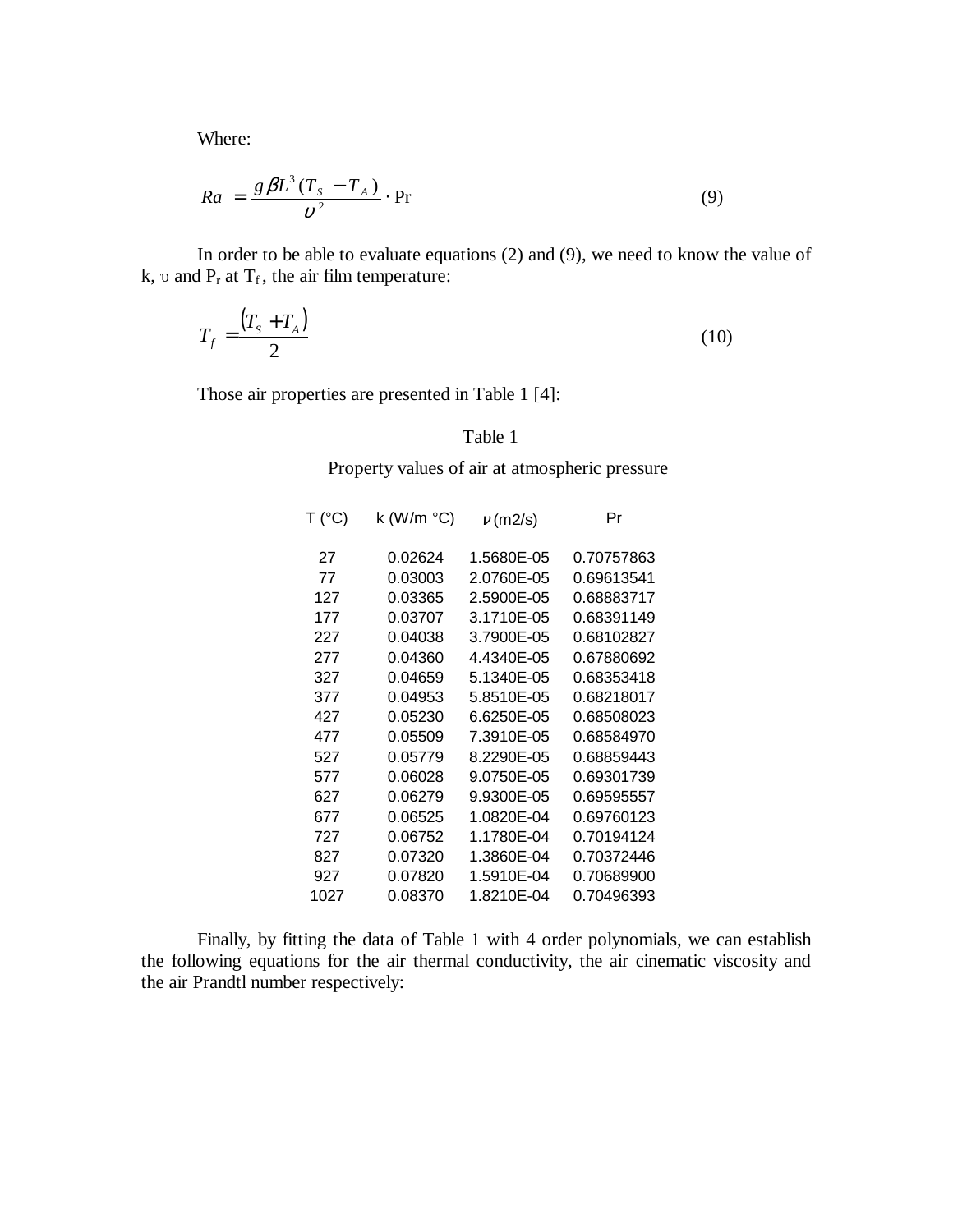$$
k = 2.014E - 15 \times T_f^4 + 1.68E - 11 \times T_f^3 - 4.118E - 8 \times T_f^2 + 8.051E - 5 \times T_f + 0.02407
$$
\n
$$
(11)
$$

$$
v = 1.438E - 17 \times T_f^4 - 3.25E - 14 \times T_f^3 + 9.095E - 11 \times T_f^2 + 8.977E - 8 \times T_f + 1.32E - 5
$$
\n
$$
(12)
$$

$$
\Pr = 1.937E - 13 \times T_f^4 - 6.581E - 10 \times T_f^3 + 7.349E - 7 \times T_f^2 - 2.788E - 4 \times Tf + 0.714
$$
\n(13)

Equations (1) to (13) define a close form function that can be summarized as:

$$
q_{\text{tot}}(W/m^2) = F_q(T_s, T_A, T_o, \varepsilon, L, SO)
$$
\n(14)

Where:

- $T<sub>S</sub>$  (°C) is the measured surface temperature
- $T_A (°C)$  is the measured air temperature close to the surface
- $T<sub>O</sub> (°C)$  is the measured facing radiative background temperature
- $\epsilon$  is the surface emissivity
- L (m) is the surface typical length
- SO is the surface orientation (V, OH or OD)

## **MEASUREMENT CAMPAIGN**

In order to calculate the global cell heat losses, approximately 200 surfaces must be established around the cell. The area of each of those surfaces must be calculated in order to be able to, in turn, calculate the heat dissipated by each of them:

$$
Q_i(W) = A_i \cdot F_q(T_s, T_A, T_o, \varepsilon, L, SO)_i
$$
\n
$$
(15)
$$

$$
Q_{cell}(kW) = \sum_{1}^{N} Q_i / 1000
$$
 (16)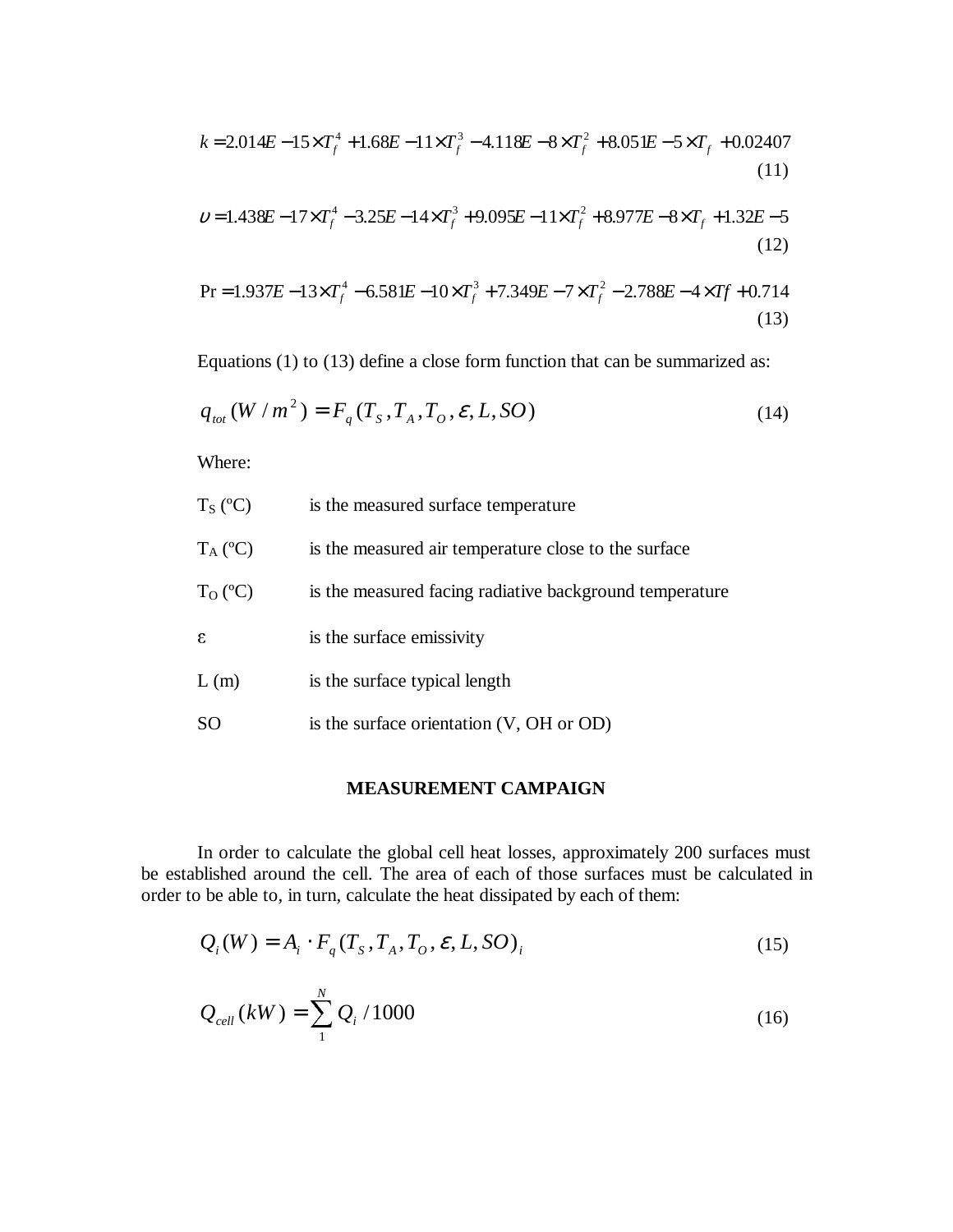The actual implementation of this approach is not as complex as it may look. It is quite easy to evaluate ahead of time A,  $\varepsilon$ , L and SO for each surface. For a given cell design, once established, the value of those items will not change. This leaves only three temperatures to be measured per surface  $T<sub>S</sub>$ ,  $T<sub>A</sub>$  and  $T<sub>O</sub>$  during the measurement campaign.

In comparison, in a "standard" measurement campaign using heat flux transducers, only  $q_{tot}$  is measured for each surface. Yet, measuring  $T_s$  and  $T_0$  with a small hand held pyrometer and  $T_A$  with a thermocouple and a small hand held multimeter is far less cumbersome and requires far less time than using slow to response heat flux transducers connected by wires to an expensive and delicate heat flux meter!

### **ANALYSIS OF THE RESULTS**

Despite all the theoretical and advance preparation work, there were no guarantees that this new measurement approach would produce accurate results. In fact, our first attempt did not; the measured heat losses significantly exceeded the calculated cell internal heat!

Analysis of the results revealed that we were overestimating the heat flux of some very hot surfaces for which the radiation term became very large. Of course, we knew that the radiative exchanges around a cell are very complex and that considering that each surface is only seeing one background radiative temperature could well turn out to be an unrealistic over-simplification. Our first results confirmed that this was the case, at least for some critical surfaces.

This led us to consider that those surfaces are seeing two background radiative objects that are not at the same temperature. Of course, this in turn introduce the need to calculate the view factors for each object:

$$
q_r(W/m^2) = \varepsilon \sigma \Big[ F\Big((T_s + 273)^4 - (T_o + 273)^4\Big) + (1 - F)\Big((T_s + 273)^4 - (T_o + 273)^4\Big) \Big]
$$
\n(17)

In a second attempt, we use this new equation to evaluate the radiative heat transfer of the few regions of the cell were hot surfaces are partially seeing another hot surface. This second time, the percentage of closure was in the acceptable rage as we can see in Table II. A third attempt, which was also successful, on a different cell confirmed that we had developed an accurate method to assess the thermal balance of the Hirakud cell using only temperature measurements.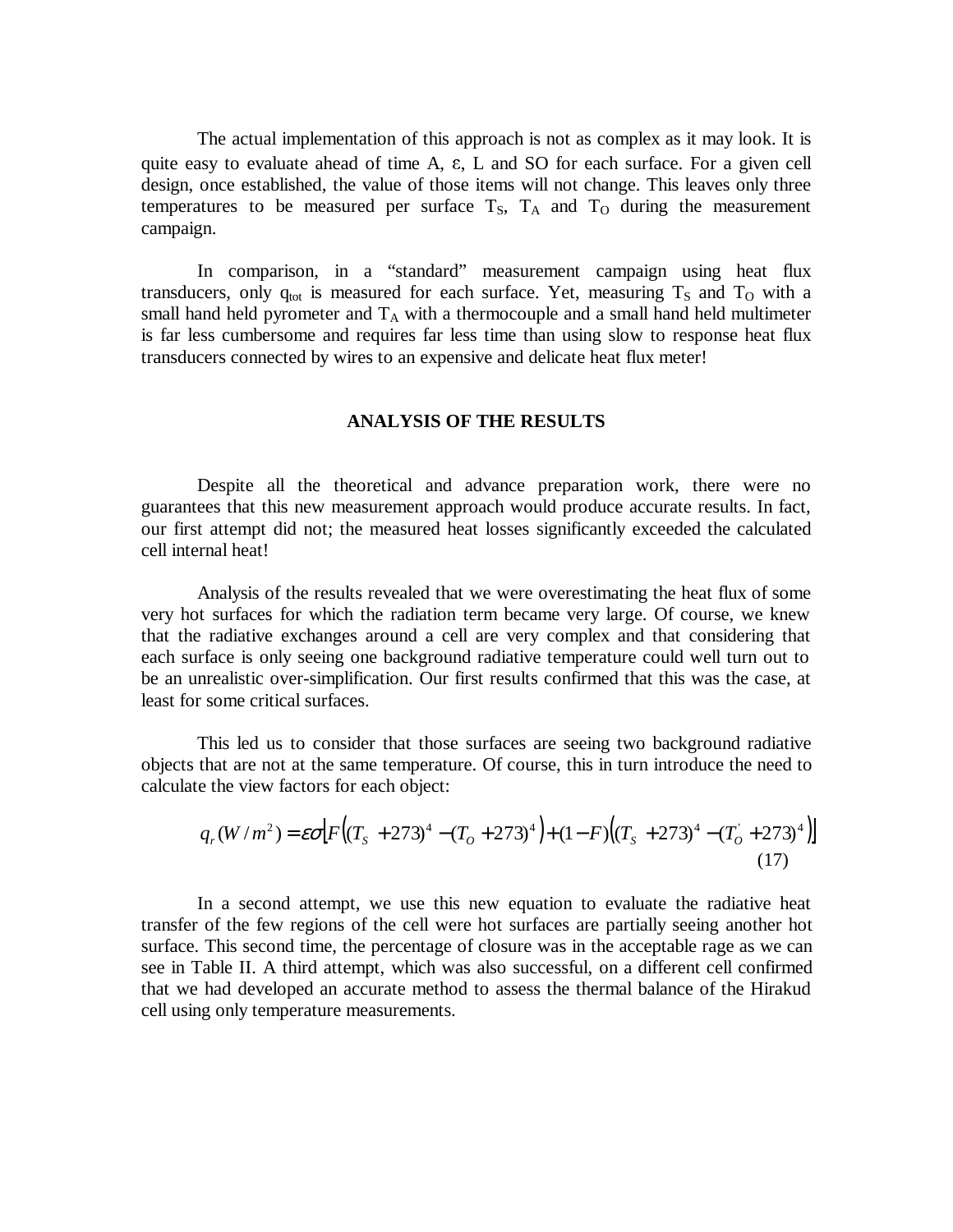## **Table II**

#### Heat Balance Results

| date:                 | $5 - Nov - 03$                      | ceil:  | Cell 265 |        |
|-----------------------|-------------------------------------|--------|----------|--------|
|                       |                                     |        |          |        |
|                       | Cathode Heat Losses                 | W / m2 | kW       | ℁      |
|                       | Shell side coverplate               | 821    | 2.26     | 2.00   |
|                       | Shell side spacer between boxes     | 1796   | 3.59     | 3.18   |
|                       | Shell side bottom box               | 3105   | 6.41     | 5.69   |
| Collector bars to air |                                     | 1337   | 7.96     | 7.06   |
|                       | Collector bars to flexible          |        | 2.40     | 2.13   |
|                       | Shell side wall collector bar level | 625    | 0.57     | 0.50   |
|                       | Shell side wall insulation level    | 981    | 1.80     | 1.60   |
|                       | Shell side vertical boxes           | 918    | 1.97     | 1.75   |
|                       | Shell side floor perimeter section  | 1172   | 9.56     | 8.48   |
|                       | Shell side floor center section     | 1884   | 8.14     | 7.22   |
|                       | Shell end coverplate                | 809    | 2.21     | 1.96   |
|                       | Shell end spacer between boxes      | 1789   | 3.55     | 3.15   |
|                       | Shell end bottom box                | 3065   | 6.29     | 5.58   |
|                       | Shell end wall collector bar level  | 623    | 0.81     | 0.72   |
|                       | Shell end wall insulation level     | 969    | 1.82     | 1.61   |
|                       | Shell end vertical boxes            | 1150   | 2.16     | 1.92   |
|                       | Shell end floor perimeter section   | 1165   | 6.34     | 5.62   |
|                       | Total for the cathode part          |        | 67.82    | 60.17  |
|                       | Anode Heat Losses                   |        |          |        |
| Crust                 |                                     | 306    | 2.85     | 2.53   |
|                       | First side channel                  | 4002   | 12.11    | 10.74  |
|                       | Second side channel                 | 2037   | 6.16     | 5.47   |
|                       | Third side channel                  | 1206   | 3.65     | 3.24   |
|                       | Forth side channel                  | 739    | 2.24     | 1.98   |
|                       | Above forth side channel            | 554    | 1.70     | 1.51   |
| Anode top             |                                     | 552    | 4.13     | 3.67   |
| Studs                 |                                     |        | 12.06    | 10.70  |
|                       | Total for the anode part            |        | 44.9     | 39.83  |
|                       |                                     |        |          |        |
|                       | Total for the cell                  |        | 112.7    | 100.00 |
|                       | Cell internal heat                  |        | 117.8    |        |
|                       | Blitz closing                       |        | 95.71%   |        |